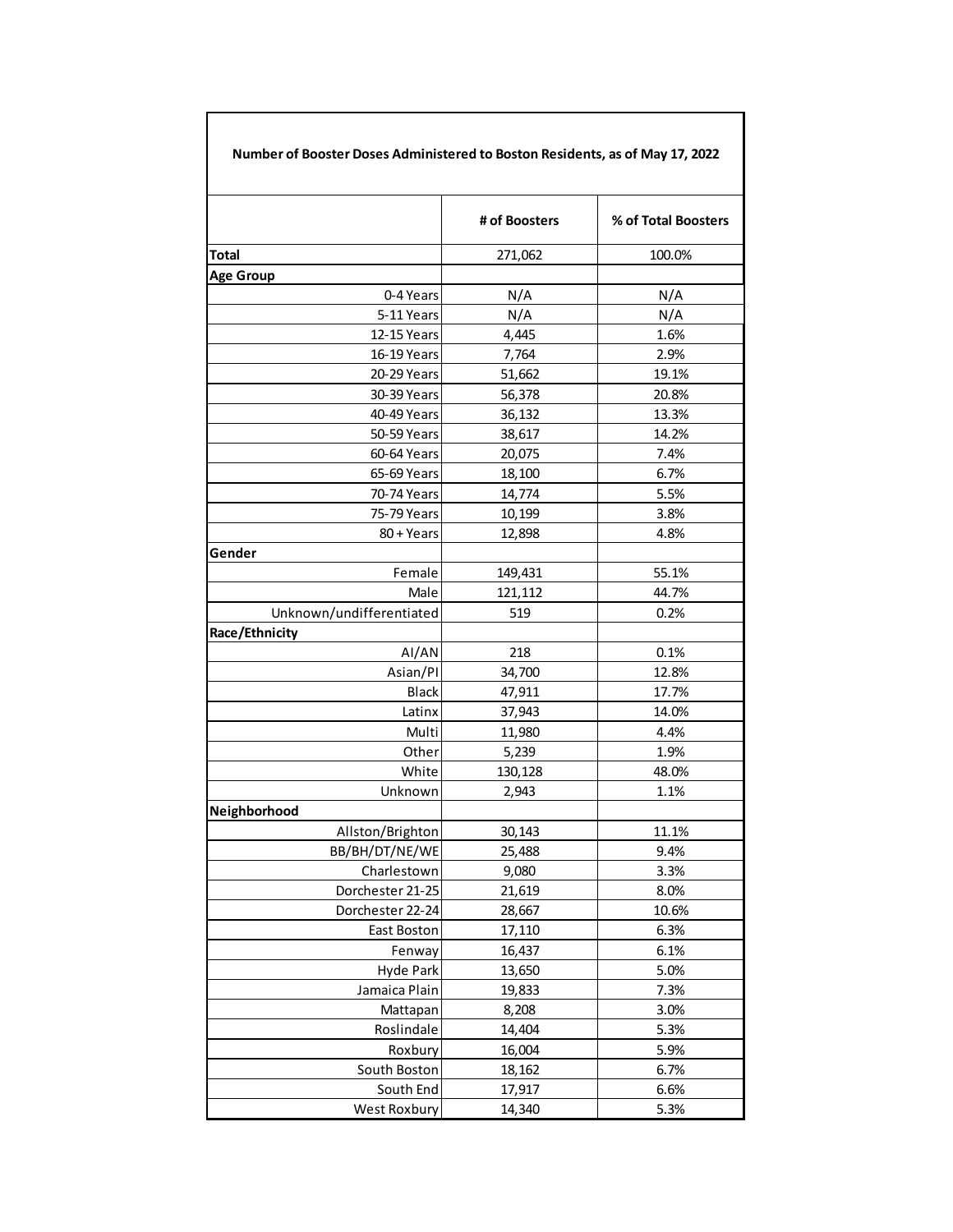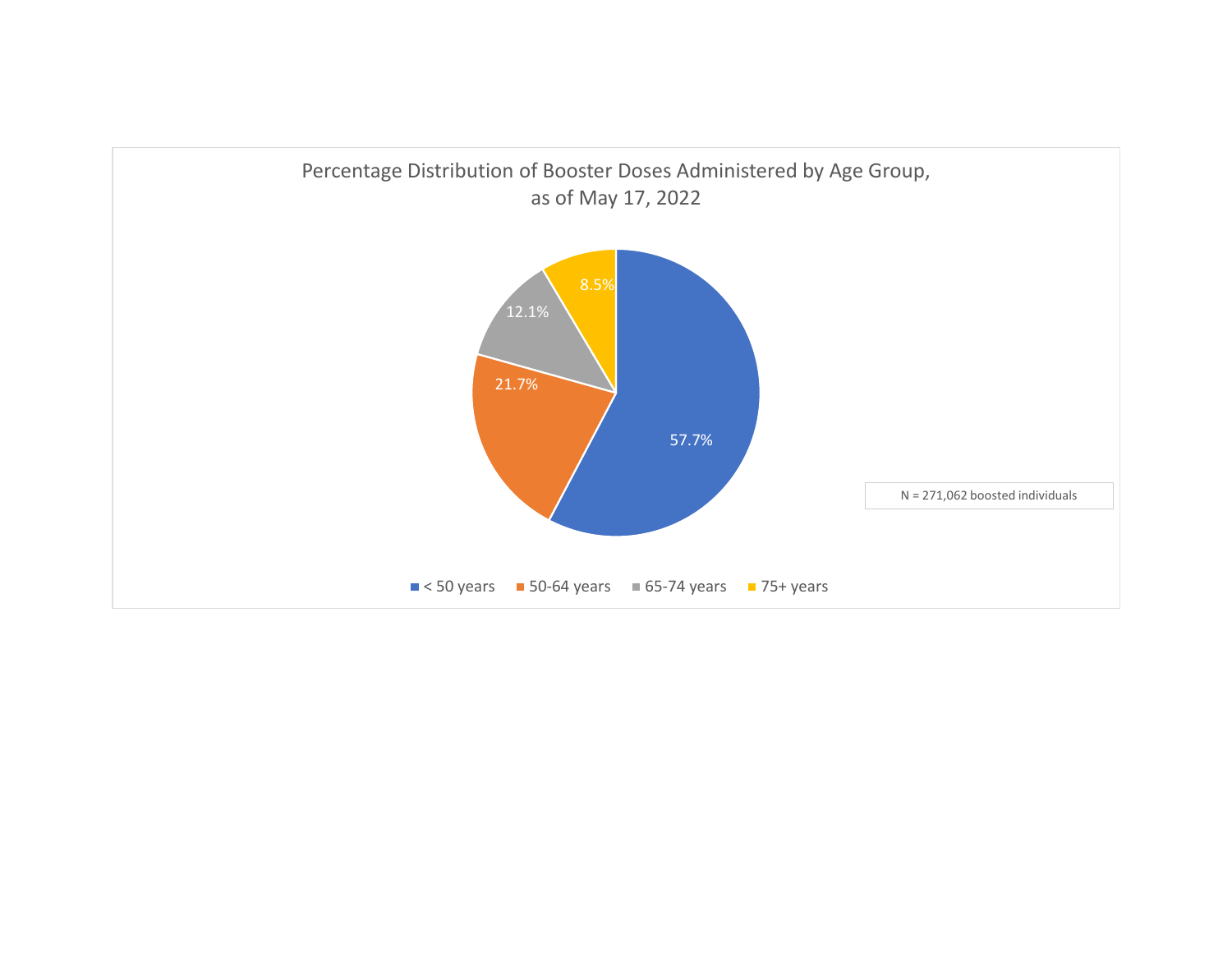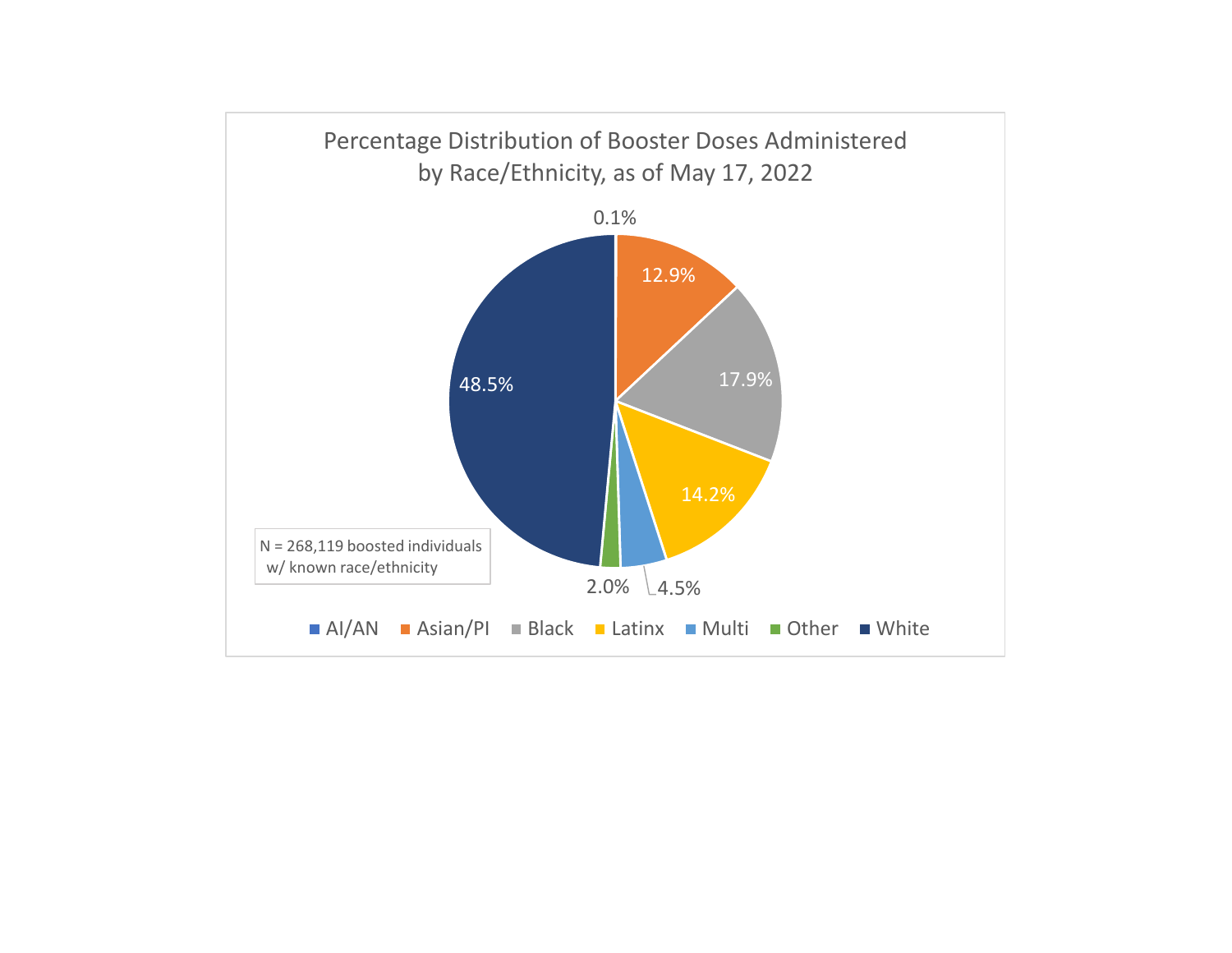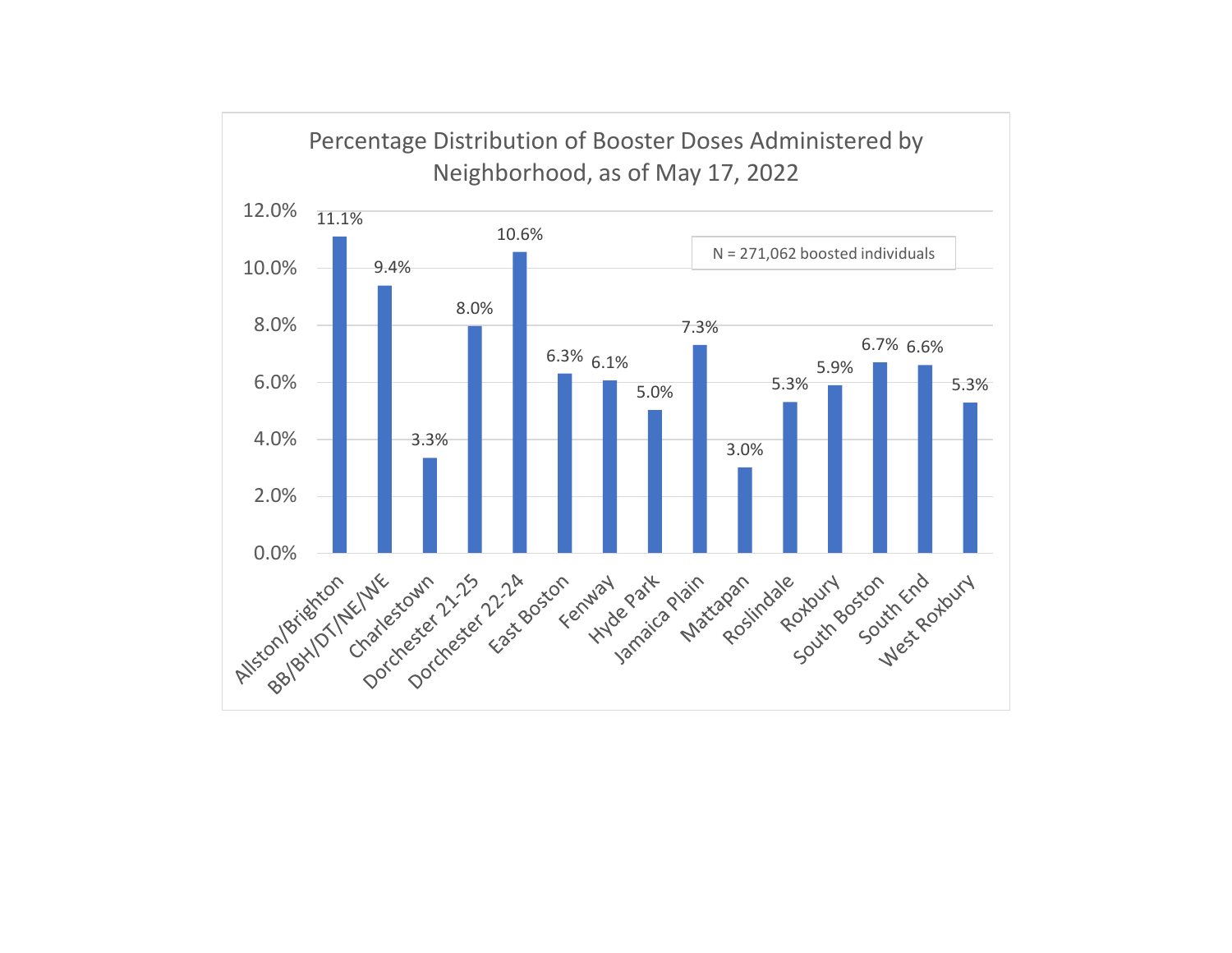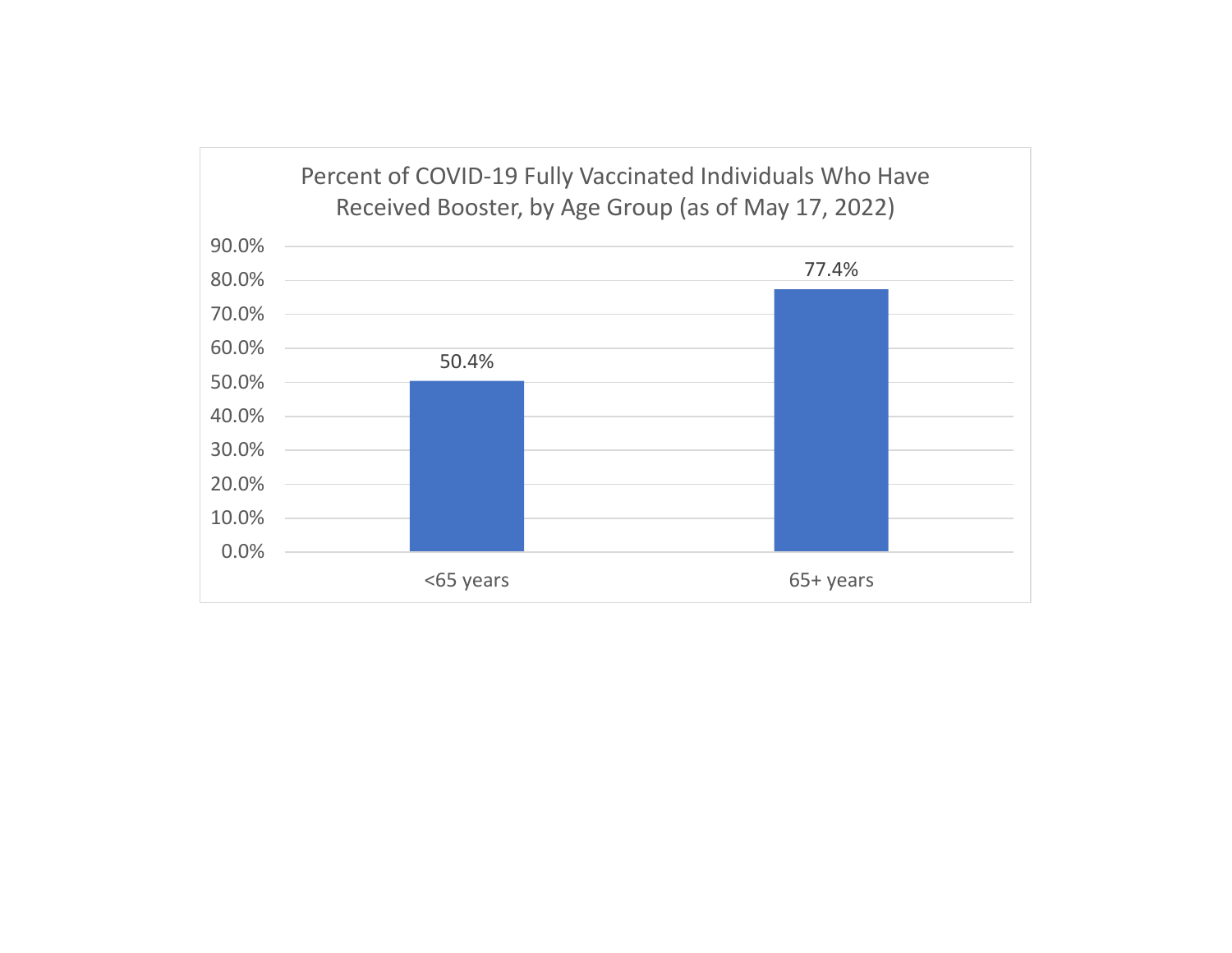

Asian/PI <sup>=</sup> Asian, Native Hawaiian, and Pacific Islander

Boston percentage of fully vaccinated individuals <sup>=</sup> 54.3%.

<u>Data Sources</u>: Massachusetts Department of Public Health, Massachusetts Immunization Information System